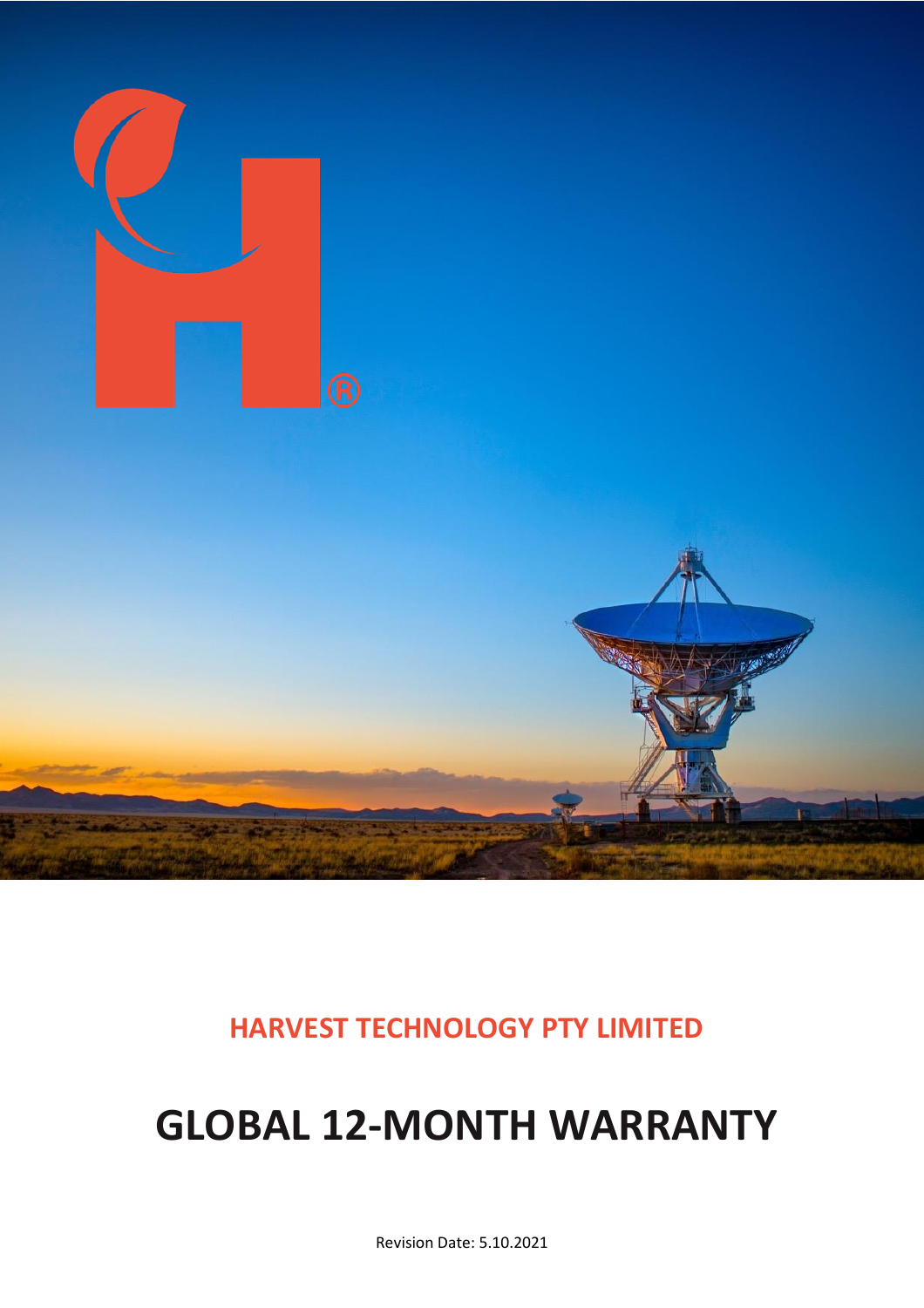

## **Applicability of warranty**

1. This warranty against defects is offered by Harvest Technology Pty Ltd (ABN 52 601 194 138) of 7 Turner Avenue, Technology Park, Bentley, 6102, Western Australia, Australia (**Harvest**).

Harvest offers a warranty against defects for all Infinity products (together, **the Products**) purchased from it or its authorised resellers:

- 2. This warranty is valid in Australia for all Products sold after 5 October 2021. If a subsequent version of this warranty is published, the terms of that warranty will apply to Products sold after the date specified in the subsequent version.
- 3. This warranty only applies to the end-user who purchased the Product from Harvest, or a Harvest authorised reseller, for their own use and put the Product into use for the first time (**You**).
- 4. This warranty is in addition to any rights and remedies that You may have under any mandatory applicable law. These rights will vary from country to country, and may even vary within countries (e.g., from state to state, or province to province). Other than as permitted by mandatory applicable law, Harvest does not exclude, limit, or suspend these rights and remedies. Where Harvest is permitted to limit its liability under applicable law, to the extent permitted by that law, this warranty sets out Harvest's complete liability regarding the Products and Harvest excludes all other warranties, terms, and remedies whether oral, written, statutory, express, or implied.

### **Coverage and Warranty Period**

- 5. Harvest warrants that the Products will be free from defects for 12 months (**Warranty Period**) from the date of purchase of the Products from a Harvest authorised reseller.
- 6. If the Product fails to comply with the above warranty during the Warranty Period, Harvest will, at its sole option, repair or replace the Product in accordance with this warranty.

#### **Entitlement to claim under this warranty**

- 7. To be entitled to make a claim under this warranty, You need to:
	- a. follow the procedure set out below in sections 10 and 11; and
	- b. contact Harvest if You purchased the Product from us or the Harvest reseller from whom You purchased the Product within a reasonable time but no longer than 7 days of appearance of the defect.
- 8. You are not entitled to make a claim under this warranty if the relevant Product does not have its original product labels and serial numbers or the labels or numbers are illegible.

#### **Warranty claim procedure and costs**

- 9. If You wish to make a claim under this warranty, You need to contact Harvest if You purchased the Product directly, or the Harvest reseller from whom You purchased the Product, provide proof of purchase (Your invoice), contact details and the date of purchase of the Product.
- 10. Harvest will arrange for the Product to be inspected and/or tested (we will do this ourselves or arrange for our reseller to do so). You will be informed whether this will occur on-site or whether the Product must be sent elsewhere for testing and assessment.
- 11. If Harvest determines in its sole discretion that You have a valid warranty claim, Harvest will organise for the repair or replacement of the Product or any component in accordance with this warranty.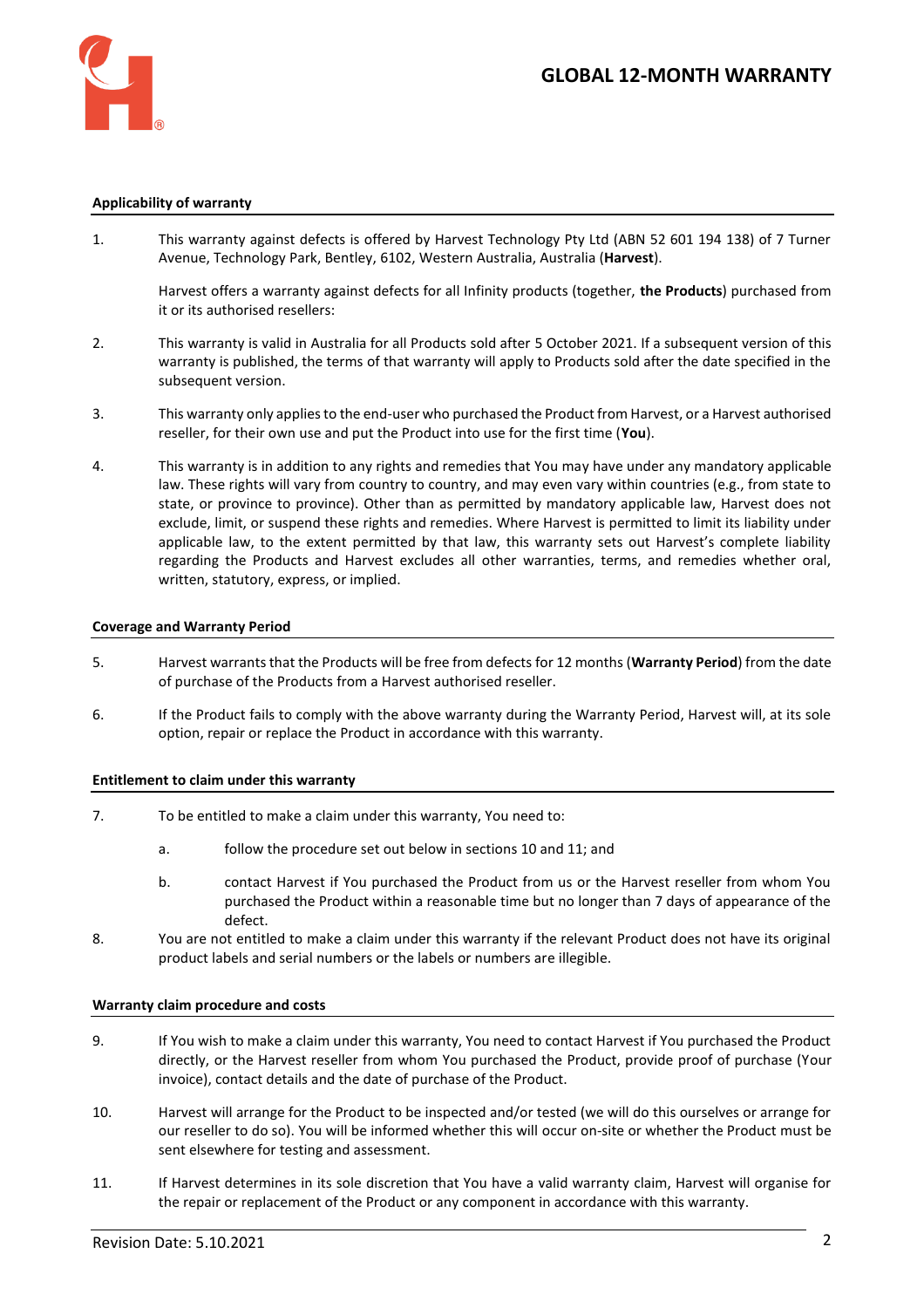

# **GLOBAL 12-MONTH WARRANTY**

12. Other than transport costs (as set out in sections 14 and 15 below), any expenses incurred in the making of a claim under this warranty will be borne by You.

#### **Exclusions**

- 13. This warranty does not apply to defects, damage or malfunction caused by:
	- a. any person or carrier after the Product has left the collection point. The collection point means the collection point for the Product notified by Harvest or the Harvest reseller by invoice, email or packing slip;
	- b. repairs or modifications to the Product performed by someone other than Harvest or its authorised repair agents, or otherwise without the prior written consent of Harvest;
	- c. abuse, malicious acts, misuse or abnormal use, accident (including liquid contact) or negligent acts or omissions;
	- d. any external or environmental causes or force majeure events, including power failures or surges, pollution, explosion, lightning, fire, smoke, charring, flood, hail, high snow loads or any other natural disaster, pest damage, actions of third parties, and any other events outside Harvest's control;
	- e. use of parts or accessories not supplied by Harvest, its authorised resellers or its authorised repair agents;
	- f. failure to install, operate and/or maintain the Product (including incorrect use of cables) in accordance with the applicable operation guides supplied with the Product or any instructions or directions given by Harvest or its authorised reseller;
	- g. wear and tear, including from constant use;
	- h. weather or other adverse conditions, including corrosive atmospheric conditions e.g. salt, ocean spray, dust storms;
	- i. cosmetic defects; or
	- j. specifications or designs in relation to the Product which have been stipulated by You.

#### **Transport costs**

- 14. If Harvest determines that the defect in the Product is covered by this warranty, the costs of any transport associated with the remedy chosen by us will be borne by Harvest.
- 15. If Harvest determines that the defect in the Product is not covered by this warranty, You will be responsible for the reasonable costs of any transport associated with the return of the Product to You.

#### **Replacements and repairs**

- 16. Harvest may use new, used, remanufactured, or refurbished parts or products when repairing or replacing any Product under this warranty. Any exchanged or replaced parts or Products will become the property of Harvest. Goods presented for repair may be replaced by refurbished goods of the same type rather than being repaired.
- 17. The Warranty Period of a Product remains unchanged (and is not extended) if we repair or replace it under this warranty. This does not affect any rights You may have under the Australian Consumer Law in relation